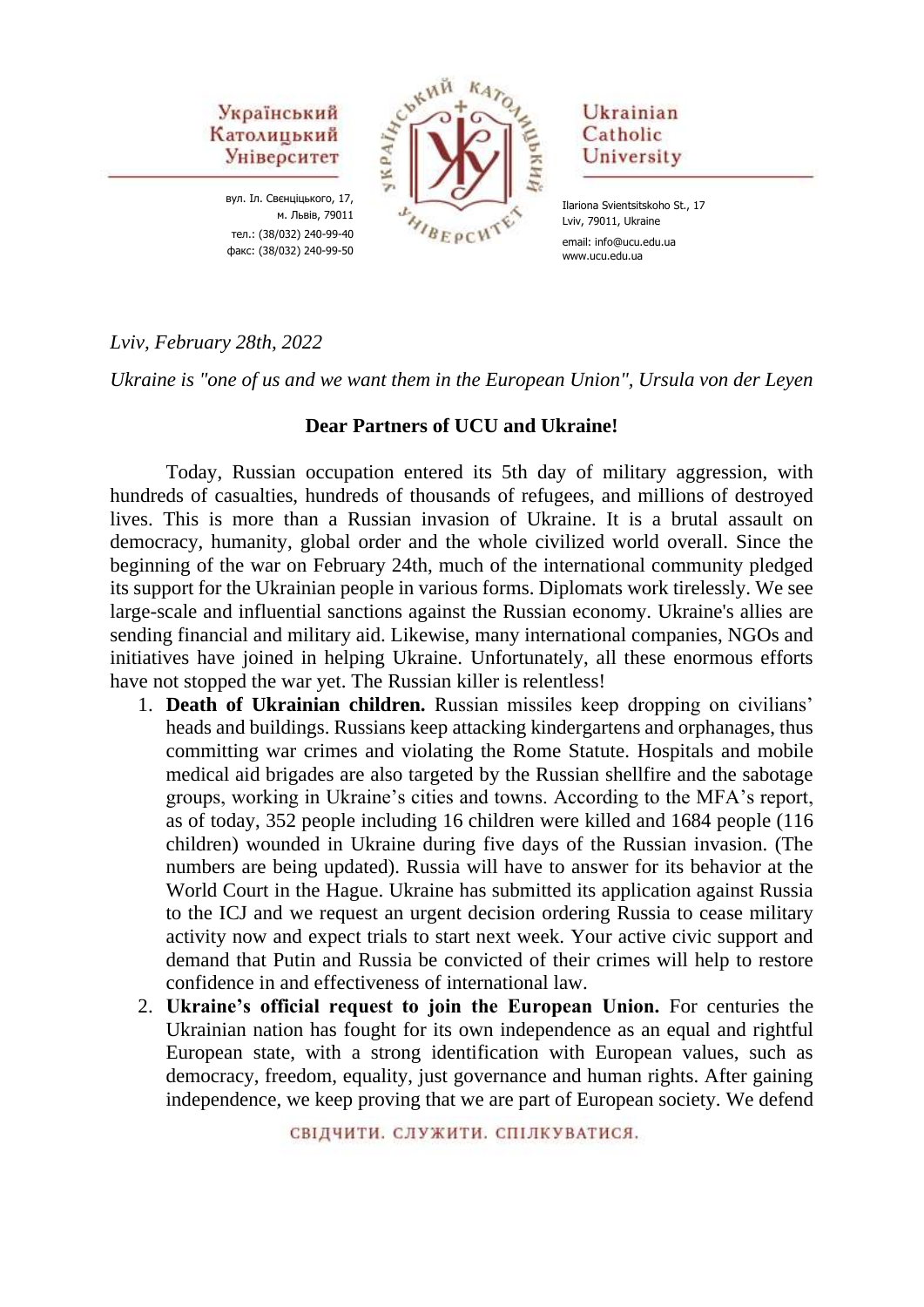вул. Іл. Свєнціцького, 17, м. Львів, 79011 тел.: (38/032) 240-99-40 факс: (38/032) 240-99-50



### Ukrainian Catholic University

Ilariona Svientsitskoho St., 17 Lviv, 79011, Ukraine email: info@ucu.edu.ua www.ucu.edu.ua

our freedom, dignity, and future. We protect and develop norms, laws, and reforms that are important for being a modern and free country. We are fighting not only for our lives and freedom but also for the whole European society that we respect, admit and want to be a part of. Today, the President of Ukraine Volodymyr Zelenskiy signed a historical application for Ukraine's membership in the European Union. Thanks to the support of many European countries and the President of the European Commission Ursula von der Leyen, we feel confident that this will be an important step in order to not only finalize our integration to the European Union but also to achieve true peace. Your voice is critical at this moment! Please appeal to your governments and your representatives in parliaments to support our aspiration.

- 3. **Negotiations with Russia.** To stop fatalities, Ukraine decided to hold its first negotiation session with Russia near Ukrainian-Belorussian border. The aim is to cease fire on Ukrainian territory to prevent casualties. As a result of the first session and according to the Ukrainian delegation, both sides identified common topics that they must work on and departed back to their own capitals for further consultations and implementation of the first session. The next session will happen shortly. The start of the negotiation process is a crucial part of peace in Ukraine. Our delegation will defend Ukraine's national interests and sovereignty. Nothing much was achieved during the first session. But the meanness of the aggressors knows no limits. During the talks, the parties agreed to a ceasefire. However, taking advantage of the moment, Belarus and Russia continued to attack Kharkiv, Kyiv and other settlements from the air. We emphasize once again that the words and promises of the Russian regime are worth nothing.
- 4. **Referendum in Belarus**. The dictator Lukashenko signed a decree appointing a referendum on amendments to the Constitution of Belarus on February 27. As a result of this referendum, he wanted to strengthen his power and create additional danger for Ukraine and the world. In addition, he creates security guarantees that do not allow him to be held accountable for his actions during his terms. Most importantly, he deprives Belarus of its nuclear-free status. These changes mean that he does support the war against Europe. He is ready to get nuclear weapons from Russia and use them not only as a blackmail instrument but also to kill our soldiers, families, and children. Almost 66% of people "voted" for the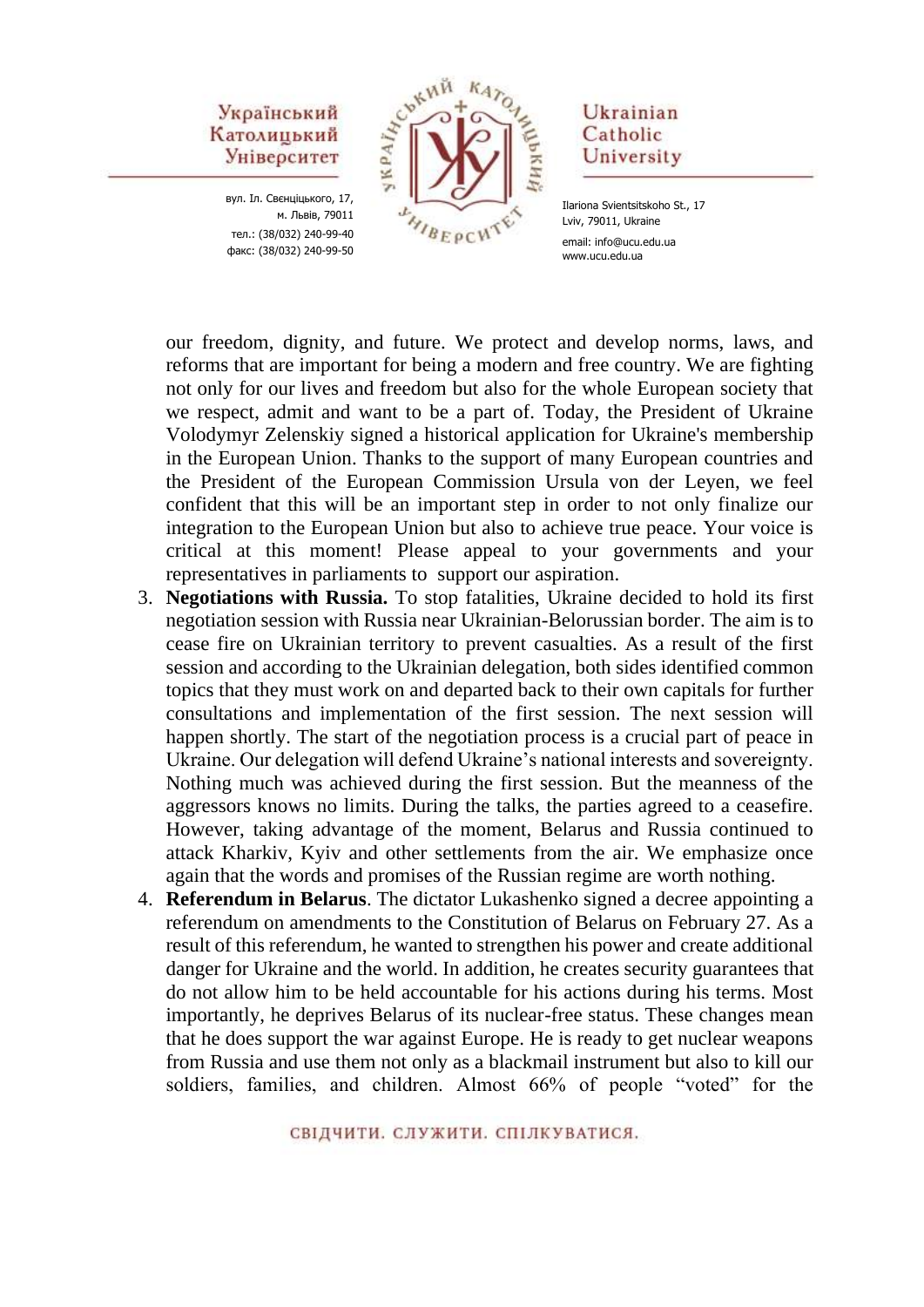вул. Іл. Свєнціцького, 17, м. Львів, 79011 тел.: (38/032) 240-99-40 факс: (38/032) 240-99-50



## Ukrainian Catholic University

Ilariona Svientsitskoho St., 17 Lviv, 79011, Ukraine email: info@ucu.edu.ua www.ucu.edu.ua

amendments to the Constitution. We ask you to support the decisive steps to stop another dictator who instigates the war, kills our soldiers and civilians by dropping the missiles from the country he made a hostage of his lunacy. The consequences of Lukashenko's actions can be fatal and affect citizens of all countries.

- 5. **Humanitarian crisis at Ukrainian border.** We Ukrainians are thankful and proud of all the support of our fellows worldwide providing help to our people and assert human values to win the war against totalitarianism and dictatorship. While many Ukrainians are fighting, there are the ones who must save their young kids, some of which have just been born. International volunteers are working hard to provide these people with the possibility of saving their souls from the enemy's fire. Providing shelter in neighboring countries, food, basic sanitation, and hygiene products is crucial. Women with little kids who stay at the Ukrainian border sometimes for 3-4 days need resources to survive during this period of turbulence. Most necessary at the Ukrainian border is food, baby food, water, diapers, wet wipes, coverlets, toilet paper. We ask you to become a part of global solidarity with Ukraine now and address NGOs and volunteer centers with help. The young Ukrainian generation will forever remember the good that the world community provided them with!
- 6. **How does the Ukrainian Catholic University deal with the current state of war?** The community of the Ukrainian Catholic University is now being actively engaged in various volunteer activities. Our main objectives: Witness, Serve and Communicate lead us through these hard times. UCU operating group has been working non-stop since the first day of Russia's full-scale invasion in Ukraine. For example, UCU cooperation with UNICEF has launched the assistance to refugees to provide them with the first necessary humanitarian aid. UCU has also become a center for many volunteering projects, including media coverage of war, humanitarian aid, city security, IDPs support etc. Our students are redistributing clothes, food supplies, medicines and hygiene products for the soldiers all over Ukraine and to IDPs, who came to Lviv. Yesterday, 27th of February, we handed over to the military: 1 quadcopter, 5 walkie-talkies, 8 phones, 51 power bank, 23 boxes of food (including thousands of bars, dry food, coffee, tea, canned food, etc.), 15 chargers, 19 large boxes of medicines and many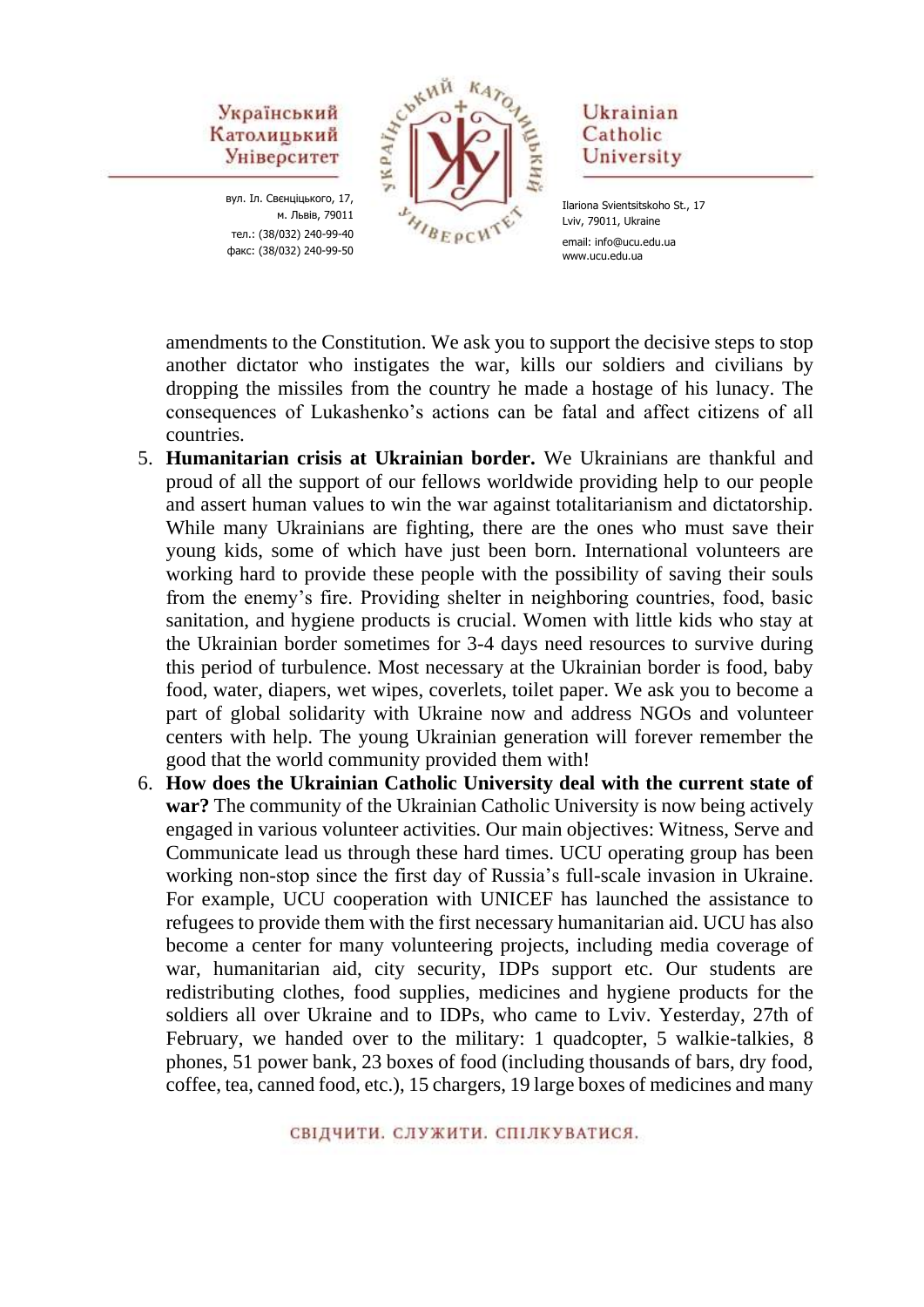

вул. Іл. Свєнціцького, 17, м. Львів, 79011 тел.: (38/032) 240-99-40 факс: (38/032) 240-99-50



## Ukrainian Catholic University

Ilariona Svientsitskoho St., 17 Lviv, 79011, Ukraine email: info@ucu.edu.ua www.ucu.edu.ua

many other items. We do not stop the educational process, despite the recommendation of the Ministry of Education and Science to pause instruction for two weeks. We believe that there can be no vacation during the war. Traditional lectures have been canceled, however all classes were transformed into practical activities according to the service-learning approach that UCU has been pioneering for the last few years.

We must win! We must be united in this struggle!

Yours sincerely, Rectorate and Operating Group

\_\_\_\_\_\_\_\_\_\_\_\_\_\_\_\_\_\_\_\_\_\_\_\_\_\_\_\_



СВІДЧИТИ, СЛУЖИТИ, СПІЛКУВАТИСЯ.

If you want and can join humanitarian activities, you may send any aid you deem appropriate. Please check our FB page for the list of current needs <https://www.facebook.com/UkrainianCatholicUniversity>

UCU's operation is now fully devoted to defending our country and supporting people affected by the war. We would be grateful for your donations to ensure the fulfillment of our mission during this time, as well as the functioning and safety of the university community [https://supporting.ucu.edu.ua/donate/.](https://supporting.ucu.edu.ua/donate/)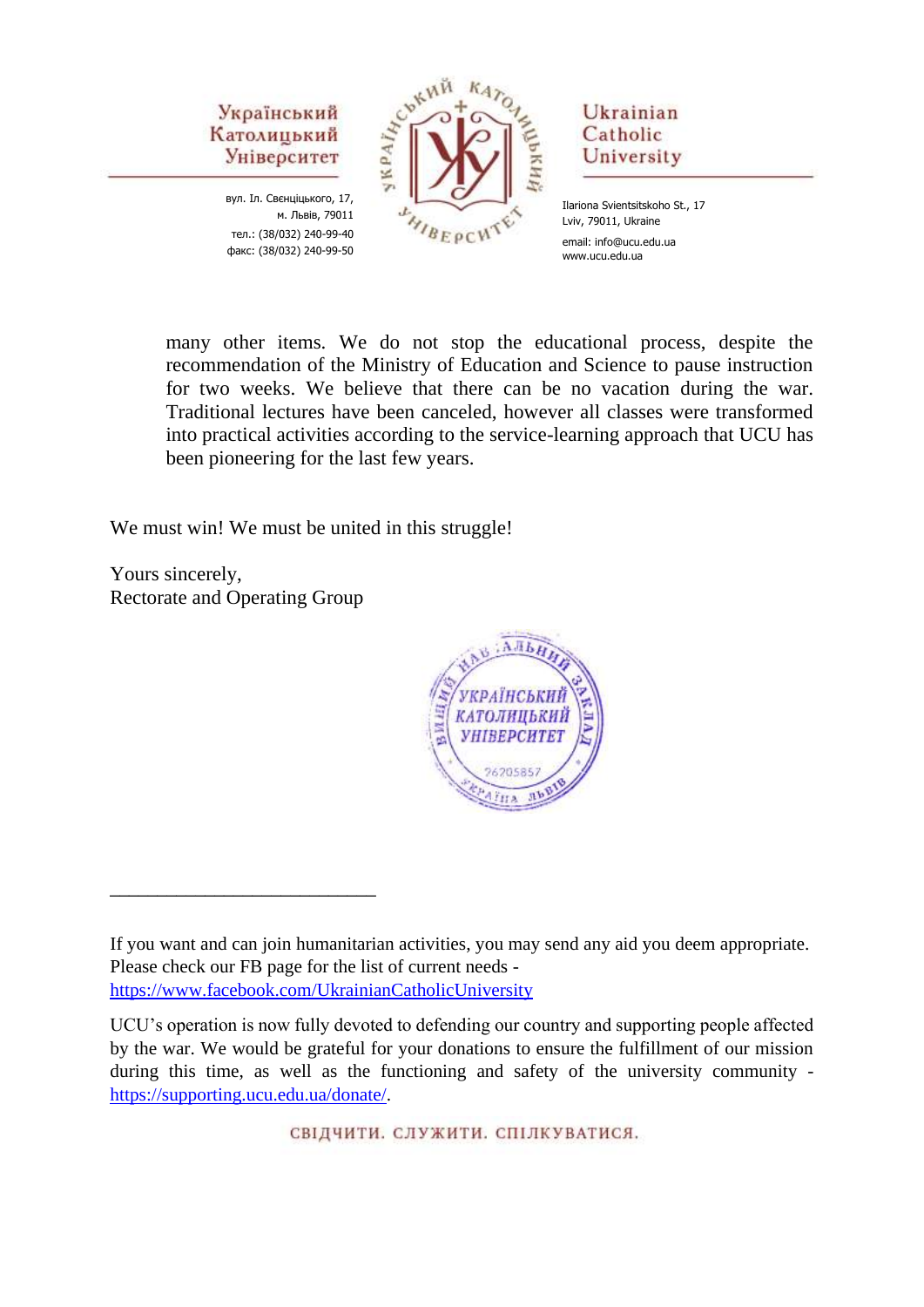вул. Іл. Свєнціцького, 17, м. Львів, 79011 тел.: (38/032) 240-99-40 факс: (38/032) 240-99-50



# Ukrainian Catholic University

Ilariona Svientsitskoho St., 17 Lviv, 79011, Ukraine email: info@ucu.edu.ua www.ucu.edu.ua

You may also transfer your donations to Ukrainian Catholic University Foundation [https://ucufoundation.org/donate/.](https://ucufoundation.org/donate/)

If you want to to support UCU students' volunteering projects, you can use the following account for money transfers:

Recipient: UCU CHARITABLE FOUNDATION

Registration code: 44047231

Payee's Account #:

CAD - UA933253650000000260070024532

Intermediary: CANADIAN IMPERIAL BANK OF COMMERCE, Toronto, Canada SWIFT: CIBCCATT

EUR - UA773253650000000260070024529

Intermediary: KBC BANK NV, Brussels, Belgium

SWIFT: KREDBEBB

GBP - UA313253650000000260000024531

Intermediary: KBC Bank N.V., Brussels, Belgium

SWIFT-CODE: KREDBEBB

PLN - UA133253650000000260030024530

Intermediary: POWSZECHNA KASA OSZCZEDNOSCI BANK POLSKI SA, WARSZAWA, POLAND

SWIFT: BPKOPLPW

СВІДЧИТИ. СЛУЖИТИ. СПІЛКУВАТИСЯ.